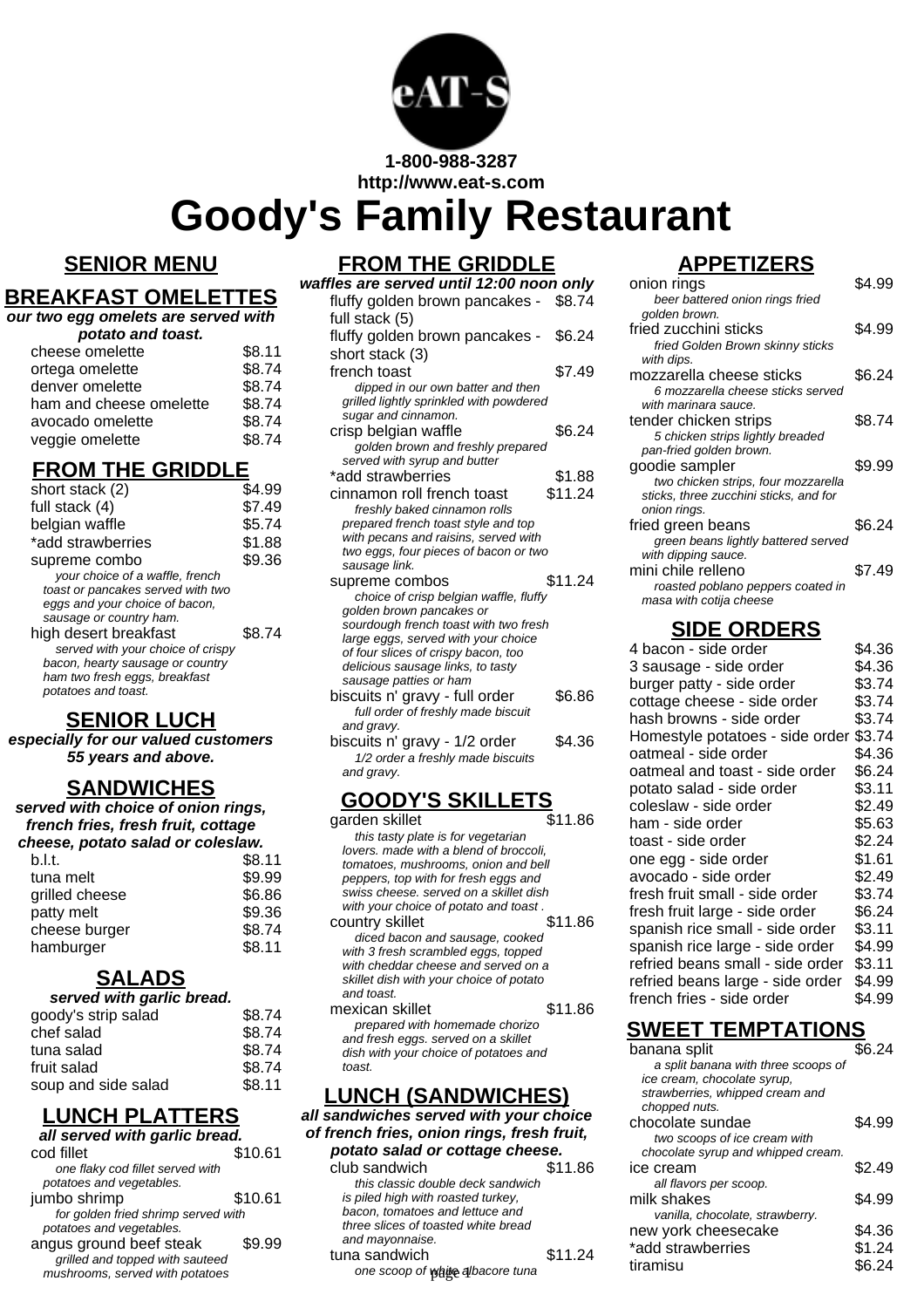| pot roast dinner                  |        |
|-----------------------------------|--------|
| are tender slow-roasted pot roast |        |
| smothered with our very own brown |        |
| gravy served with potatoes and    |        |
| vegetables.                       |        |
| pork chop                         | \$9.99 |
| one 6 oz grilled pork chop served |        |
| with potatoes and vegetables.     |        |
| homemade spaghetti with mea\$8.74 |        |
| sauce                             |        |

(no potatoes or vegetables)

#### **STEAK**

| *add mushrooms                     | \$1.24  |
|------------------------------------|---------|
| *add shrimp (4 pieces)             | \$3.75  |
| new york steak                     | \$18.74 |
| new york steak and grilled to your |         |
| liking.                            |         |
| grilled top sirloin                | \$17.49 |
| steak grilled to your liking.      |         |

#### **SEAFOOD DELIGHTS**

**all seafood delights accompanied with soup or salad, choice of potato or garlic bread.**

| u yano wow.                        |         |
|------------------------------------|---------|
| grilled teriyaki salmon            | \$15.61 |
| served with steamed rice and fresh |         |
| vegetables.                        |         |
| jumbo shrimp platter               | \$15.61 |
| 8 lightly breaded shrimp.          |         |
| cod fish platter                   | \$15.61 |
| fish and chips                     | \$12.49 |
| served with coleslaw.              |         |
|                                    |         |

# **HANDMADE BURGERS**

**all burgers are in 1/3 pound Angus beef, with fresh lettuce, tomatoes, pickles and goodies own dressing. served with your choice of french fries, onion rings, coleslaw, potato salad or fresh fruit.**

| *add fresh avocado                   | \$1.88  |
|--------------------------------------|---------|
| *sub turkey patty                    | \$1.24  |
| *sub veggie patty                    | \$1.24  |
| goody's house burger                 | \$9.99  |
| are classic house burger a 6-oz      |         |
| angus beef patty cook to your        |         |
| preferred doneness with lettuce,     |         |
| tomato and pickle.                   |         |
| double cheeseburger                  | \$11.86 |
| goodies classic burger with double   |         |
| the yumm. double angus beef patties  |         |
| and double cheese!                   |         |
| avocado bacon cheeseburger\$11.86    |         |
| classic comfort food angus beef      |         |
| patty, avocado, bacon and cheese     |         |
| makes this a goody's fan favorite!   |         |
| california burger melt               | \$12.49 |
| half pound angus beef patty,         |         |
| ortega chilies, pepper jack cheese,  |         |
| avocado and chipotle mayo on grilled |         |
| sourdough bread.                     |         |
| pastrami burger                      | \$12.49 |
| 6 oz angus beef patty topped with    |         |
| pastrami, coleslaw, swiss cheese and |         |
| thousand island on a brioche bun.    |         |
| C A I A M<br>ІССЦА<br>ADDC<br>N.     |         |

#### **FRESH GARDEN SALADS all salads are served with a garlic roll.**

- chef salad \$11.24 it is a chef's and imagination served on a bed of crispy lettuce with the right combination of oven roasted turkey, sliced ham, american and swiss cheese, hard boiled egg, fresh tomatoes and the dressing of your choice. oriental chicken salad \$11.86
	- he tender grilled chicken breast

with white tomatoes, fresh lettuce, and mayonnaise served on a buttery croissant or toast. b.l.t. \$8.74

- prepared with four slices of bacon, fresh lettuce, tomato, mayo and your choice of toast. french dip sandwich \$10.61
- 6oz of roast beef dipped in au jus and serve on french roll.
- pastrami dip sandwich \$12.49 and sliced pastrami with mustard and pickles on a french roll.
- grilled chicken sandwich \$11.24 grilled chicken breast with lettuce, tomato, onion, pickles and mayo on a sesame seed bun.
- philly cheese sandwich \$11.86 6 oz roast beef, sauteed mushrooms, onions and bell peppers served on a french roll with melted swiss cheese.
- goody's favorite sandwich \$11.24 made on parmesan sourdough bread, melted swiss cheese, grilled tender roast beef or oven roasted turkey and sauteed mushrooms.

#### **OFF THE GRILL**

| grilled sourdough bread with<br>melted swiss cheese and albacore<br>white tuna.<br>\$11.24<br>baja melt<br>roast beef, ortega chiles served on<br>grilled sourdough bread topped<br>melted swiss cheese.<br>\$12.49<br>pastrami melt<br>thinly sliced pastrami and swiss<br>cheese served on grilled rye bread<br>with pickles and mustard.<br>california melt<br>\$11.24<br>natural slow roasted turkey, bacon,<br>swiss cheese, avocado, tomatoes<br>and garlic aioli served on grilled<br>sourdough bread. | tuna melt sandwich | \$11.24 |
|---------------------------------------------------------------------------------------------------------------------------------------------------------------------------------------------------------------------------------------------------------------------------------------------------------------------------------------------------------------------------------------------------------------------------------------------------------------------------------------------------------------|--------------------|---------|
|                                                                                                                                                                                                                                                                                                                                                                                                                                                                                                               |                    |         |
|                                                                                                                                                                                                                                                                                                                                                                                                                                                                                                               |                    |         |
|                                                                                                                                                                                                                                                                                                                                                                                                                                                                                                               |                    |         |
|                                                                                                                                                                                                                                                                                                                                                                                                                                                                                                               |                    |         |
|                                                                                                                                                                                                                                                                                                                                                                                                                                                                                                               |                    |         |
|                                                                                                                                                                                                                                                                                                                                                                                                                                                                                                               |                    |         |
|                                                                                                                                                                                                                                                                                                                                                                                                                                                                                                               |                    |         |
|                                                                                                                                                                                                                                                                                                                                                                                                                                                                                                               |                    |         |
|                                                                                                                                                                                                                                                                                                                                                                                                                                                                                                               |                    |         |
|                                                                                                                                                                                                                                                                                                                                                                                                                                                                                                               |                    |         |
|                                                                                                                                                                                                                                                                                                                                                                                                                                                                                                               |                    |         |
|                                                                                                                                                                                                                                                                                                                                                                                                                                                                                                               |                    |         |
|                                                                                                                                                                                                                                                                                                                                                                                                                                                                                                               |                    |         |
|                                                                                                                                                                                                                                                                                                                                                                                                                                                                                                               |                    |         |
|                                                                                                                                                                                                                                                                                                                                                                                                                                                                                                               |                    |         |
|                                                                                                                                                                                                                                                                                                                                                                                                                                                                                                               |                    |         |

#### **BREAKFAST**

country breakfast \$12.49 three fresh large eggs any style with your choice of two sausage links or two sausage patties and two crispy bacon strips, serve with freshly made biscuit and gravy and choice of potatoes.

#### **OMELETES**

**are omelettes are made with for farm fresh eggs, served with hash browns or homestyle potatoes and your choice of toast buttermilk biscuit or pancakes. make it with egg whites 99 cents.** denver omelet \$11.24 with four fresh whipped eggs, sauteed bell peppers, chopped onions and ham. bacon and avocado omelette \$11.86 or eggs, chopped bacon, cheddar cheese, avocado, topped with sour cream. heart smart omelette \$11.86 egg whites, with onions, zucchini, bell pepper, mushroom served with cottage cheese or fresh fruit. florentine omelette \$11.86 or eggs with spinach, bacon, tomatoes topped with hollandaise sauce. taco omelette \$11.86 4 eggs filled with taco meat and topped with cheddar cheese,

build your own porgreflette \$11.24

tomatoes and sour cream

coffee flavored italian custard favorite

| apple or triple berry tart         | \$4.99 |
|------------------------------------|--------|
| apple or triple berry tart - (a la | \$6.24 |
| mode)                              |        |

# **BEVERAGES**

| coffee               | \$3.11 |
|----------------------|--------|
| hot chocolate        | \$2.74 |
| herb tea             | \$3.11 |
| soft drink           | \$3.49 |
| iced tea             | \$3.11 |
| hot tea              | \$3.11 |
| milk - small         | \$2.49 |
| milk - large         | \$3.24 |
| chocolate milk       | \$3.74 |
| orange juice - small | \$2.86 |
| orange juice - large | \$4.11 |
| smoothies            | \$4.99 |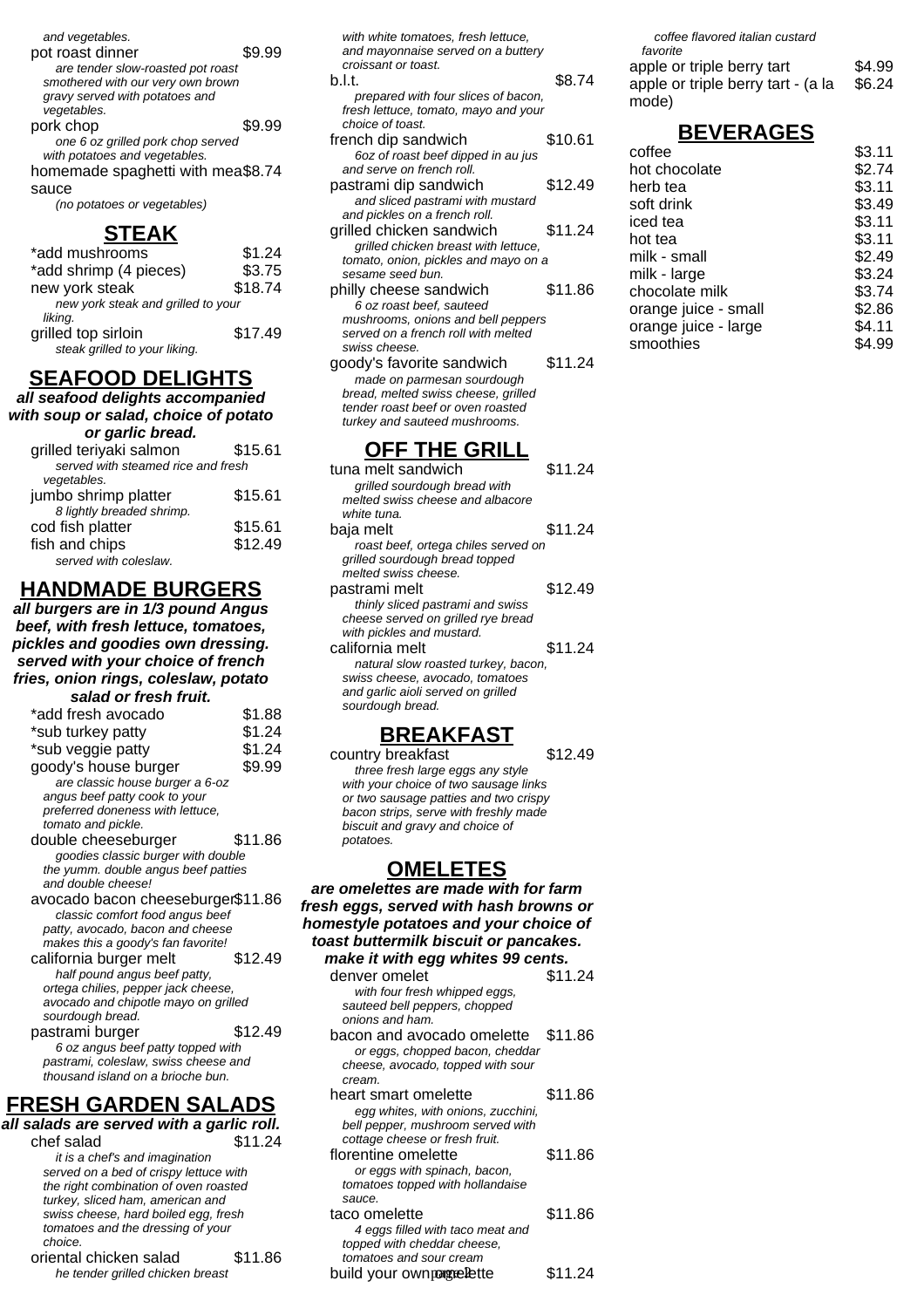with freshly stir-fried vegetables, mandarin oranges serve over a bed of crispy lettuce.

tuna salad \$11.86 goody's tuna salad is served with two scoops of freshly prepared white tuna on a bed of crispy lettuce, hard boiled egg, avocado and ripe tomatoes. cobb salad \$11.86

this well-known salad is made with fresh crisp romaine lettuce, includes bacon, turkey, ripe tomatoes, swiss cheese, hard boiled egg and a half of avocado on top. grilled chicken salad \$11.86 tender grilled chicken breast served on a bed of crispy lettuce, garnished with ripe tomatoes, chopped sweet red onions and green peppers.

dinner salad \$4.49 the garden salad with your choice of dressing.

## **LUNCH PLATTERS**

**all platters are served with your choice of potato, vegetable, garlic**

| roll, soup or salad.                     |         |
|------------------------------------------|---------|
| ground beef steak                        | \$13.11 |
| 10 oz grilled ground steak covered       |         |
| with sauteed mushrooms and our           |         |
| very own brown gravy.                    |         |
| country fried steak                      | \$13.74 |
| 8 oz lightly breaded beef cube           |         |
| steak smothered in gravy.                |         |
| pork chops                               | \$13.11 |
| 2-6oz center cut chops, grilled to       |         |
| perfection.                              |         |
| liver and onions                         | \$11.86 |
| 1/2 lb of tender calf liver grilled just |         |
| right then smothered with sauteed        |         |
| onions.                                  |         |
| spaghetti platter                        | \$11.24 |
| freshly prepared spaghetti, served       |         |
| with our homemade meat sauce, do         |         |
| potatoes or vegetables                   |         |
| fettuccine alfredo                       | \$11.86 |
| freshly prepared fettuccine tossed       |         |
| with creamy alfredo sauce and            |         |
| parmesan cheese no potato or             |         |
| vegetables                               |         |
| *add chicken                             | \$2.50  |
| pot roast platter                        | \$13.11 |
| 8 oz portion of tender pot roast,        |         |
| served with fresh vegetables and         |         |
| your choice of potato I'm working on     |         |
| the computer you're on the computer      |         |
| chicken marsala and                      | \$13.74 |
|                                          |         |

mushrooms

tender grilled chicken breast in a rich Marsala wine sauce. Served over mashed potato and a side of vegetables. And then I

choose two items below additional items \$0.50. ham, sausage, bacon, louisiana sausage, mushroom, onions, bell pepper, ortega chili, tomato, spinach, zucchini, broccoli, swiss cheese, jack cheese, cheddar cheese, american cheese, pepper jack.

#### **BREAKFAST PLATTERS served with homestyle pote**

| served with homestyle potatoes of<br>hash browns and your choice toast,     |         |
|-----------------------------------------------------------------------------|---------|
|                                                                             |         |
| buttermilk biscuit with gravy, or                                           |         |
| pancakes.                                                                   |         |
| ham and eggs                                                                | \$11.86 |
| 8 oz boneless ham served with                                               |         |
| three fresh eggs any style.                                                 |         |
| bacon and eggs                                                              | \$11.24 |
| are strips of crisp bacon, served                                           |         |
| with three fresh eggs any style.                                            |         |
| sausage and eggs                                                            | \$11.24 |
| choice of two sausage links or two                                          |         |
| sausage patties, served with three                                          |         |
| fresh eggs any style.                                                       |         |
| chef sandwich and eggs                                                      | \$10.61 |
| grilled sourdough bread with grilled                                        |         |
| sliced ham and swiss cheese and                                             |         |
| scrambled eggs.                                                             |         |
| 3 eggs potatoes and cakes                                                   | \$9.36  |
| refresh large eggs anyway you like                                          |         |
| it.                                                                         | \$15.61 |
| top sirloin steak and eggs                                                  |         |
| sirloin steak cooked in style you<br>liked, serve with three fresh eggs any |         |
| style.                                                                      |         |
| awesome b k                                                                 | \$11.86 |
| a classic breakfast with English                                            |         |
| muffin, sausage patty, scrambled                                            |         |
| eggs topped with gravy.                                                     |         |
| ground beef steak and eggs                                                  | \$11.86 |
| 10 oz handmade ground beef                                                  |         |
| steak served with three fresh eggs                                          |         |
| any style.                                                                  |         |
| new york steak and eggs                                                     | \$18.11 |
| 10 oz New York steak cooked any                                             |         |
| style you like, served with three fresh                                     |         |
| eggs in style.                                                              |         |
| pork chops and eggs                                                         | \$13.11 |
| two 6 oz center cut pork chops,                                             |         |
| served with three fresh eggs any                                            |         |
| style.                                                                      |         |
| louisiana sausage and eggs                                                  | \$11.24 |
| hot smoked sausage cut in half,                                             |         |
| served with three eggs.                                                     |         |
| chicken fried steak and egg                                                 | \$13.74 |
| 8 oz breaded beef steak fried                                               |         |
| golden brown serve with sausage                                             |         |
| country gravy, three fresh eggs any                                         |         |
| style.                                                                      | \$12.49 |
| traditional eggs benedict                                                   |         |
| poached eggs served with english<br>muffin with canadian bacon and          |         |
| popped hollandaise sauce.                                                   |         |
|                                                                             |         |

#### **MEXICAN FAVORITES**

| breakfast burrito                      | \$11.24 |
|----------------------------------------|---------|
| prepared with a combination of our     |         |
| tasty sausage, crispy bacon, fresh     |         |
| eggs, and cheddar cheese, served       |         |
| with your choice of potato.            |         |
| huevos ala mexicana                    | \$11.24 |
| prepared with two fresh scrambled      |         |
| eggs, sauteed onions, jalapeno         |         |
| peppers, ripe tomatoes, and cilantro.  |         |
| served with rice, beans and a choice   |         |
| of tortilla.                           |         |
| machaca                                | \$11.86 |
| prepared with three scrambled          |         |
| eggs, mixed with tender shredded       |         |
| beef, marinated in our special         |         |
| homemade salsa, served as a combo      |         |
| with rice and beans and warm tortilla. |         |
| huevos rancheros                       |         |